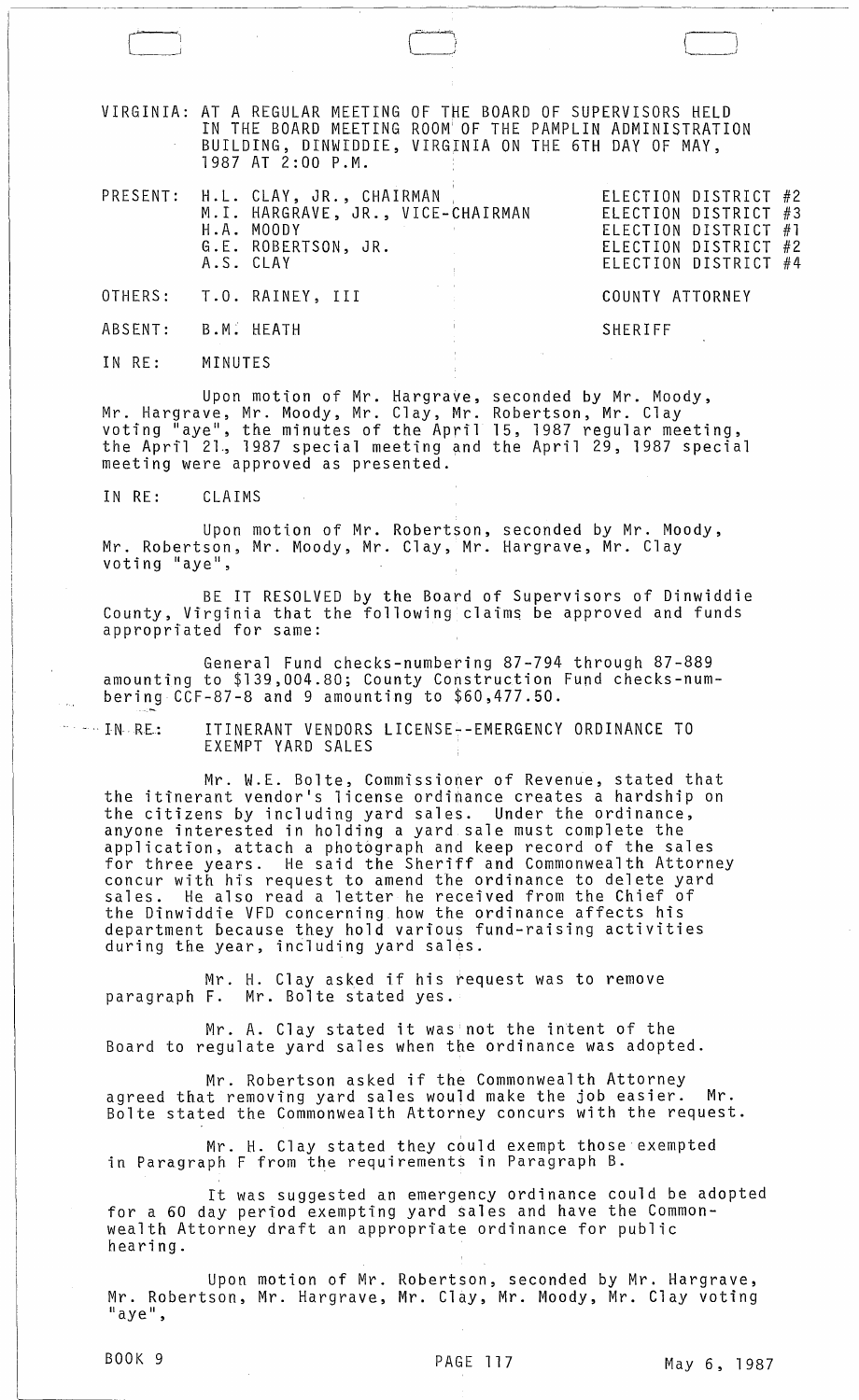BE IT ORDAINED by the Board of Supervisors of Dinwiddie County, Virginia, that the Dinwiddie Code, as adopted March, 1986, and as heretofore amended, be further temporarily amended for a period of sixty (60) days as follows:

SECTION 13-3

(f) Deleted.

IN RE: TREASURER

Mr. W.E. Jones presented his report for the month of April, 1987.

IN RE: TREASURER--REQUEST FOR BANKRUPTCY MANUAL

Mr. W.E. Jones requested authorization to purchase a manual entitled "Bankruptcy Manual for County Treasurers" at a cost of \$87.00 to be paid for out of the Law Library Fund.

Upon motion of Mr. Hargrave, seconded by'Mr. A. Clay, Mr. Hargrave, Mr. Clay, Mr. Robertson, Mr. Moody, Mr. Clay voting<br>"aye",

BE IT RESOLVED that the Board of Supervisors of Dinwiddie County, Virginia concurs with the Treasurer's request to purchase the "Bankruptcy Manual for County Treasurers" at a cost of \$87.00 to be paid out of the Law Library Fund.

IN RE: BUILDING INSPECTOR

Mr. D.H. Abernathy was not present. The Chairman read his report for the month of April, 1987.

IN RE: ANIMAL WARDEN

 $\hat{\pi}$  ,  $\hat{\pi}$  ,  $\hat{\pi}$  ,  $\hat{\pi}$  ,  $\hat{\pi}$  $\omega_{\mathbf{X}}(\mathbf{e}^{\frac{1}{2}},\mathbf{e}^{\frac{1}{2}})_{\mathbf{e}}\in\mathbb{R}^{3}$ 

The Animal Warden was not present. The Board received copies of his report for the month of April, 1987.

IN RE: VIRGINIA DEPARTMENT OF HIGHWAYS & TRANSPORTATION

Mr. MacFarland Neblett, Resident Engineer, appeared before the Board to answer any questions they might have.

He stated he would like to meet with the Board in a workshop session to discuss the 1987-88 secondary road improvements budget. He indicated he would like to hold a public hearing at the June 17, 1987 meeting of the Board.

Mr. H. Clay asked about the status of the rumble strips on Rt. 460W at the intersection of U.S. Route 1. Mr. Neblett stated he was waiting on a report from the District Traffic & Safety Engineer.

IN RE: DOG CONFINEMENT ORDINANCE--AMENDMENT A-87-1

A public hearing was held February 18, 1987 to receive public input on a leash law/dog confinement ordinance for Dinwiddie County. As a result of that public hearing, an ordinance was drafted for a particular area of the County which includes many of the subdivisions that have expressed a desire for the ordinance.

Mr. H. Clay stated that he felt the area should be extended from Rt. 632 to Rt. 601 to Rt. 708 to Rt. 623 to Whippernock Marina on the Lake.

Upon motion of Mr. Robertson, seconded by Mr. A. Clay, Mr. Robertson, Mr. Clay, Mr. Moody, Mr. Hargrave, Mr. Moody voting<br>"aye",

BE IT ORDAINED by the Board of Supervisors of Dinwiddie County, Virginia, that the Dinwiddie County Code, as adopted, March, 1986, and as heretofore amended, be further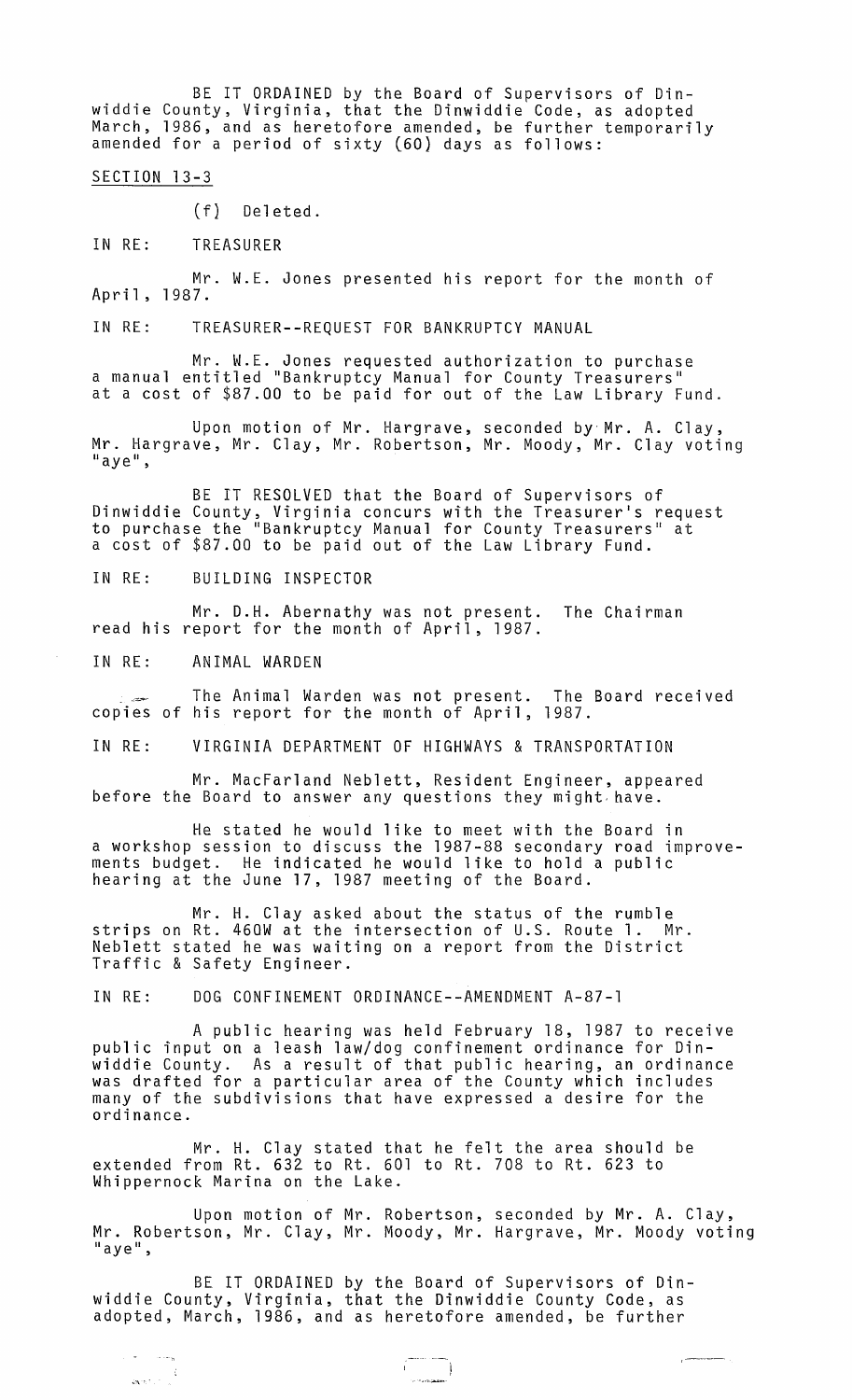amended by the following addition:

[=-oJ

CHAPTER 4 - Animals and Fowl

Section 22 - Running at Large - Prohibited in Certain Residential Areas

a. It shall be unlawful to permit any dog to run at large at any time during the year within any portion of the following areas of the County:

All that certain lot, parcel or piece of land with the improvements thereon located in Rohoic District, Dinwiddie County, Virginia, and bounded generally as follows: on the north by Lake Chesdin and the Appomattox River; on the East by the City of Petersburg and U.S. Highway #1; on the South by U.S. Highway #1, State Route 460 and State Route 601 and 708; and on the West State Route 623 and Whippernock Creek.

- b. All dogs shall be kept under restraint in the above described areas. A dog under restraint shall mean any dog secured by a leash or lead or penned up or under the control of a responsible person and obedient to that person's commands, or within the real property limits of its owner, provided, that restraint of hunting dogs shall be as provided in the Code of Virginia, as amended:
- c. It shall be the duty of the Animal Warden to cause all dogs found running at large in violation of this Section to be caught and penned up at the owner's expense in the County Dog Pound.

d. This ordinance shall be effective July 1,

 $1987. -$ 

IN RE: RESOLUTION-AMENDING RESOLUTIONS AUTHORIZING \$1,000,000 SCHOOL BONDS, SERIES OF 1987A, OF DINWIDDIE COUNTY, **VIRGINIA** 

At a regular meeting of the Board of Supervisors of Dinwiddie County, Virginia, held on the 6th day of May, 1987, at which the following members were present and absent:

PRESENT:

| Election District $#4$<br>A.S. Clay |  | H.L. Clay, Jr., Chairman<br>M.I. Hargrave, Jr., Vice-Chairman<br>H.A. Moody<br>G.E. Robertson, Jr. |  |  | Election District $#2$<br>Election District $#3$<br>Election District $#1$<br>Election District $#2$ |  |
|-------------------------------------|--|----------------------------------------------------------------------------------------------------|--|--|------------------------------------------------------------------------------------------------------|--|
|-------------------------------------|--|----------------------------------------------------------------------------------------------------|--|--|------------------------------------------------------------------------------------------------------|--|

ABSENT: None

the following resolution was adopted by a majority of all members of the Board of Supervisors by a roll call vote, the ayes and nays being recorded in the minutes of the meeting as shown below:

| Member                                                                                 | Vote                            |
|----------------------------------------------------------------------------------------|---------------------------------|
| H.L. Clay, Jr.<br>M.I. Hargrave, Jr.<br>H.A. Moody<br>G.E. Robertson, Jr.<br>A.S. Clay | Aye<br>Aye<br>Aye<br>Aye<br>Aye |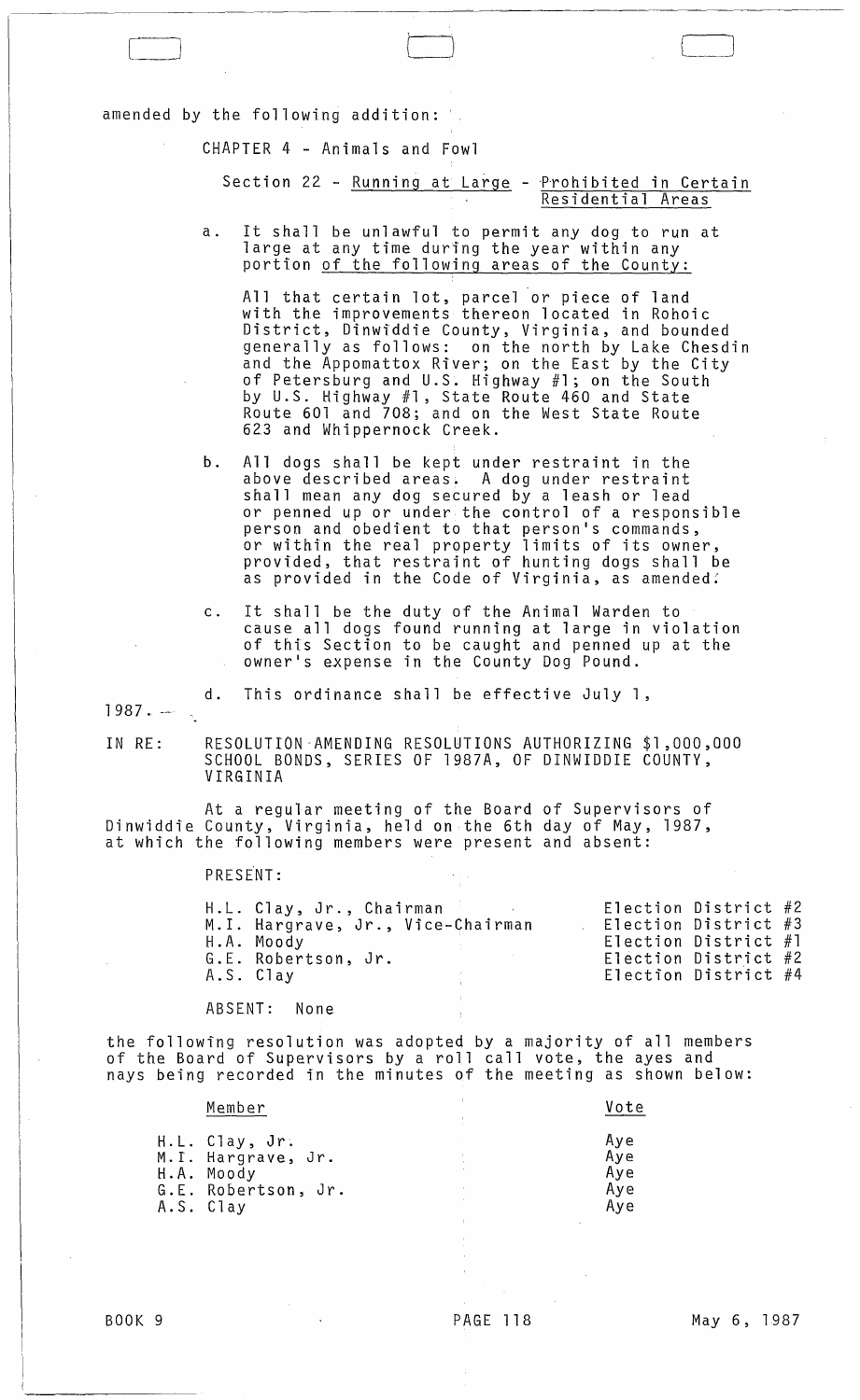RESOLUTION AMENDING RESOLUTIONS AUTHORIZING \$1,000,000 SCHOOL BONDS, SERIES OF 1987A, OF DINWIDDIE COUNTY, VIRGINIA

WHEREAS, by resolution adopted on March 18, 1987, as amended April 1, 1987 (together, the Prior Resolution), the Board of Supervisors of Dinwiddie County, Virginia (the County), authorized the issuance of the County's \$1,000,000 School Bonds, Series of 1987A (the Bonds);

WHEREAS, it is necessary to amend the Prior Resolution to correct the provisions for early redemption of the Bonds;

BE IT RESOLVED by the Board of Supervisors of Dinwiddie County, Virginia;

1. The first paragraph of section 5 of the Prior Resolution is hereby amended to read as follows:

5. Bonds maturing on or before December 15, 1996, are not subject to redemption prior to maturity. Bonds maturing on or after December 15, 1997, are subject to redemption prior to maturity at the option of the County on or after December 15, 1996, in whole at any time or in part in inverse order of maturity on any interest payment date, upon payment of the principal amount of the bonds to be redeemed plus interest accrued and unpaid to the redemption date and a redemption premium of 2% of such principal amount if redeemed on or prior to June 15, 1997, 1 1/2% if redeemed thereafter and on or prior to December 15, 1997, 1% if redeemed thereafter and on or prior to June 30, 1998, 1/2 of 1% if redeemed thereafter and on or prior to December 15, 1998, and without premium if redeemed thereafter.

2. Except as amended hereby, the Prior Resolution is hereby ratified and confirmed.

3. This resolution shall take effect immediately. The undersigned Clerk of the Board of Supervisors of Dinwiddie County, Virginia, hereby certifies that the foregoing constitutes a true and correct extract from the minutes of a regular meeting of the Board of Supervisors held the 6th day of May, 1987 and of the whole thereof so far as applicable to the matters referred to in such extract.

WITNESS my signature and the seal of the Board of Supervisors of Dinwiddie County, Virginia, this 6th day of May, 1987.

> Clerk, Board of Supervisors of Dinwiddie County, Virginia

> > $\label{eq:reduced} \begin{split} \mathcal{L}_{\text{max}} = \mathcal{L}_{\text{max}} + \mathcal{L}_{\text{max}} \\ \mathcal{L}_{\text{max}} = \mathcal{L}_{\text{max}} + \mathcal{L}_{\text{max}} \\ \mathcal{L}_{\text{max}} = \mathcal{L}_{\text{max}} + \mathcal{L}_{\text{max}} \\ \mathcal{L}_{\text{max}} = \mathcal{L}_{\text{max}} + \mathcal{L}_{\text{max}} + \mathcal{L}_{\text{max}} \\ \mathcal{L}_{\text{max}} = \mathcal{L}_{\text{max}} + \mathcal{L}_{\text{max}} + \mathcal{L}_{\text{max}} \\ \mathcal$

(SEAL)

 $\sim$   $\sim$   $\sim$ 

IN RE: DINWIDDIE VFD & JAIL IMPROVEMENTS--SELECTION OF ARCHITECT

Mrs. Wendy Quesenberry, Executive Assistant, stated the County received three proposals for architect/engineering services for the Dinwiddie VFD and Jail improvements. They were: Chenault & Associates, TDFB, and DePasquale & Associates. Discussions were held with Chenault & Associates and TDFB. Chenault & Associates was selected to.negotiate with and a fee of 10% of the project cost was agreed upon.

Mrs. Quesenberry stated she felt this was a reasonable fee because the work is considered renovation and the State guidelines are 13% to 15%.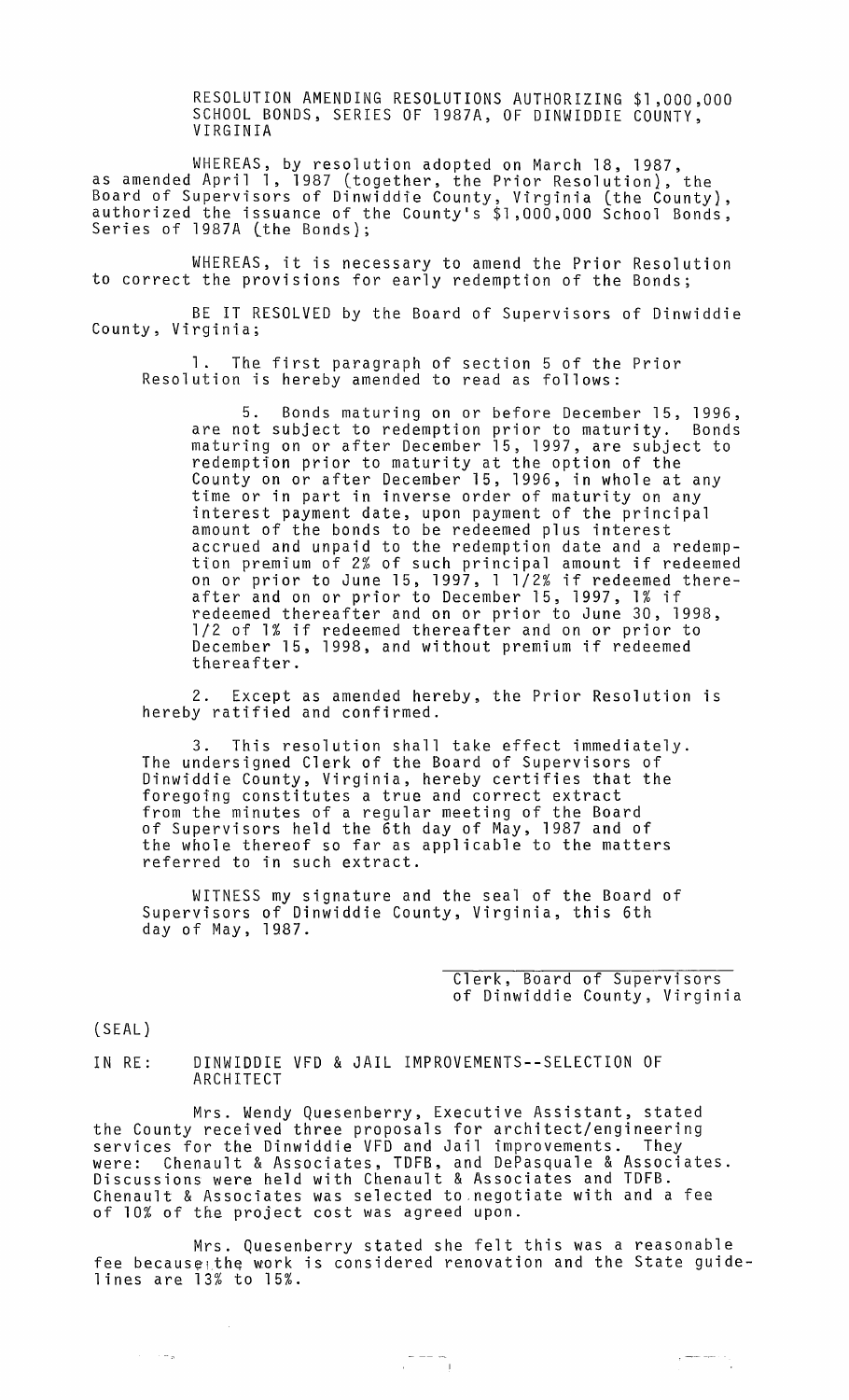. Mr. Hargrave asked if she felt comfortable with the ability of this firm. Mrs. Quesenberry stated she did because she had checked references and they were very favorable.

Mr. A. Clay asked if the entrance to the Airport Park would be included. He was advised the architect had agreed to include that in the project.

Upon motion of Mr. Hargrave, seconded by Mr. A. Clay, Mr. Hargrave, Mr. Clay, Mr. Robertson, Mr. Moody, Mr. Clay voting "aye", the County Administrator was authorized to execute a contract with the architectural firm of Chenault & Associates to provide architect/engineering services for the Dinwiddie VFD and jail improvements projects, and the design for an entrance to the Dinwiddie Airpark.

IN· RE: BINGO & RAFFLE PERMIT--CUT BANK CHURCH

Upon motion of Mr. A. Clay, seconded by Mr. Hargrave, Mr. Clay, Mr. Hargrave, Mr. Moody, Mr. Robertson, Mr. Clay voting "aye", the following resolution was adopted:

WHEREAS, Cut Bank Church has made application to the Board of Supervisors for a Bingo and Raffle permit; and

WHEREAS, the Church meets the requirements of the Code of Virginia and' has paid the \$10.00 application fee;

NOW THEREFORE BE IT RESOLVED by the Board of Supervisors of Dinwiddie County, Virginia that Cut Bank Church be granted a Bingo & Raffle permit for the calendar year 1987.

IN RE: SUPPORT OF LOCATION OF A NURSING HOME IN DINWIDDIE COUNTY

Upon motion of Mr. A. Clay, seconded by Mr. Robertson, Mr. Clay, Mr. Robertson, Mr. Moody, Mr. Hargrave, Mr. Clay voting "aye", the following resolution was adopted:

WHEREAS, Mr. W. Brandol West of T&J Partnership has expressed to the Board of Supervisors and County officials his desire to construct a nursing home in the County of Dinwiddie just North of the Town of McKenney on U.S. Route 1; and

WHEREAS, citizens have expressed many times a need for a nursing home in the County of, Dinwiddie where one does not exist; and

WHEREAS, favorable comments'have been received regarding Mr. West's proposal;

NOW THEREFORE BE IT RESOLVED that the Board of Supervisors of Dinwiddie County, Virginia urges. the State Health Department to give favorable consideration to the location of a nursing home in the County of Dinwiddie.

IN RE: EASTSIDE ELEMENTARY SCHOOL -- REJECTION OF SEALED BIDS & DECISION TO SEEK ALTERNATE METHODS OF DISPOSAL

Upon motion of Mr. Robertson, seconded by Mr. Hargrave, Mr. Robertson, Mr. Hargrave, Mr. Clay, Mr. Moody, Mr. Clay voting  $"$  aye",

BE IT RESOLVED that the Board of Supervisors of Dinwiddie County, Virginia rejects all sealed bids received on March 3, 1987 for the purchase of Eastside Elementary School; and

BE IT FURTHER RESOLVED that the Board of Supervisors of Dinwiddie County, Virginia will seek other alternatives to dispose of Eastside Elementary School, one of which may be sale at public auction.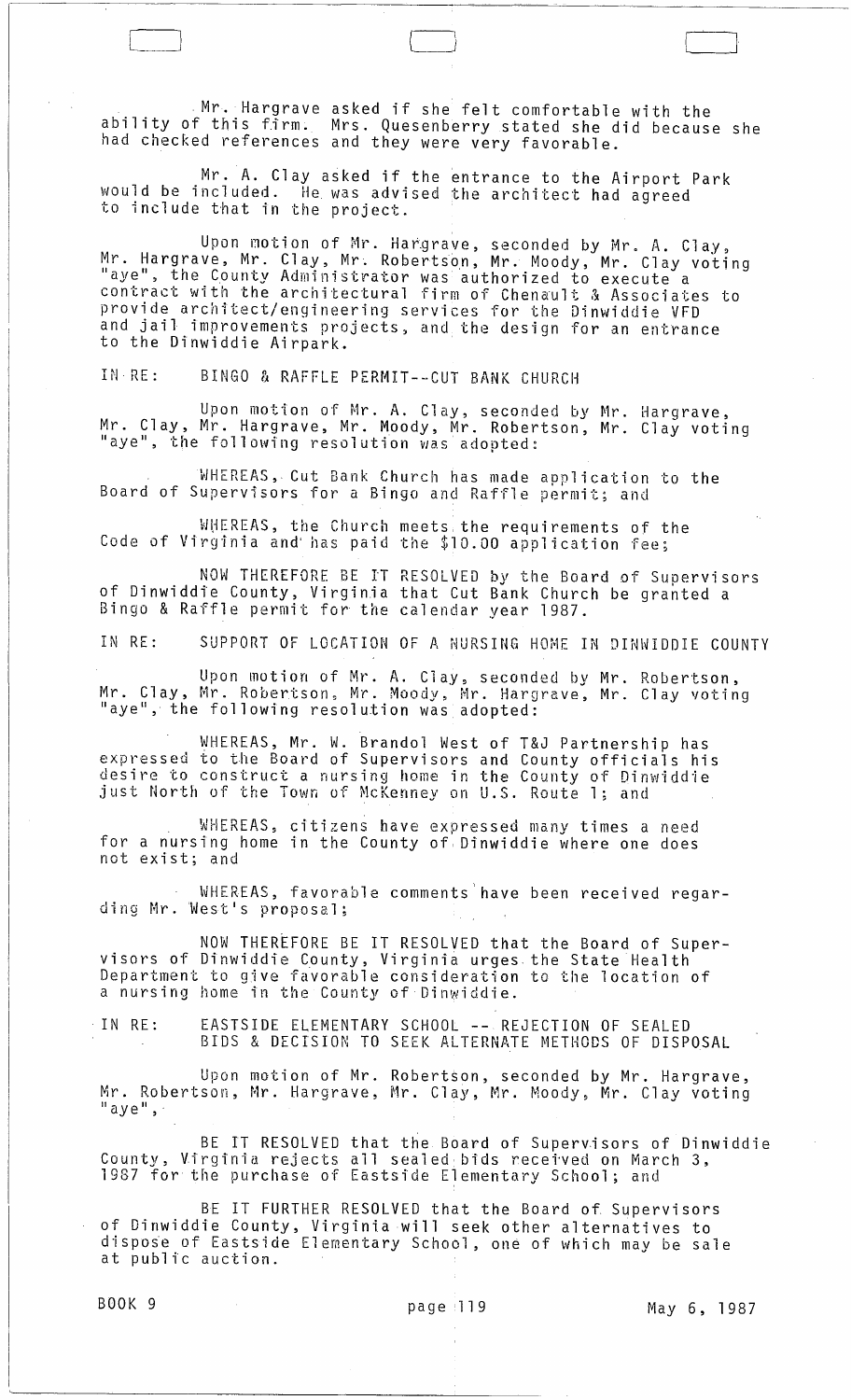IN RE: EASTSIDE SCHOOL--REJECTION OF SEALED BIDS--AGREEMENT TO SELL AT PUBLIC AUCTION

Upon motion of Mr. Robertson, seconded by Mr. Hargrave, Mr. Robertson, Mr. Hargrave, Mr. Clay, Mr. Moody, Mr. Clay voting<br>"aye",

BE IT RESOLVED that the Board of Supervisors of Dinwiddie County, Virginia rejects all sealed bids received on March 3, 1987 for the purchase of Eastside Elementary School; and

BE IT FURTHER RESOLVED that the Board of Supervisors of Dinwiddie County, Virginia will seek other alternatives to dispose of Eastside Elementary School, one of which may be sale at public auction.

IN RE: RAYMOND MCCANTS--TRASH DUMPSTERS AT ROHOIC

Mr. Raymond McCants distributed pictures he took of the trash dumpster location at Rohoic School. He stated he felt the Sheriff could catch these people who are illegally dumping if he tried.

The Chairman advised Mr. McCants the Board has discussed the problem and is making a move to help alleviate this situation in the future.

IN RE: APPOINTMENT--JOHN TYLER BOARD OF DIRECTORS

Upon motion of Mr. Robertson, seconded by Mr. Hargrave, Mr. Robertson, Mr. Hargrave, Mr. Clay, Mr. Moody, Mr. Clay voting "aye", Mr. Vance Mitchell was appointed to the John Tyler Board of Directors to fill the unexpired term of Mr. Bryant Neville, ending June 30, 1987.

IN RE: APPOINTMENT--CPDC EXECUTIVE COMMITTEE

Upon motion of Mr. Hargrave, seconded by Mr. A. Clay, Mr. Hargrave, Mr. Clay, Mr. Moody, Mr. Clay voting "aye", Mr. Robertson abstaining, Mr. G.E. Robertson, Jr. was appointed to the CPDC Executive Committee, term expiring December 31, 1987.

IN RE: DAVID LUCAS--RECREATION BUDGET

 $\sim$ 

 $\hat{\mathcal{A}}$ 

 $\gamma=\gamma_c$ 

Mr. David Lucas asked the Board if the Recreation Budget was being considered. Mr. H. Clay stated, speaking for himself, he was in favor and hoped the Board would take some action before finalizing the budget.

Mr. Hargrave stated the recommendation is totally staff. The Commission didn't outline any programs the staff proposes doing. He would like to see the Commission suggest some broad principles, i.e. age groups and activities.

Mr. Lucas stated they had to start somewhere. Mr. Hargrave stated he would like to see some level of activity. Mr. Lucas said the Commission felt the Director would have the expertise, which the members did not feel that they had.

Mr. H. Clay stated he would like to vote for some sort of program that would be well received and citizens want to participate in. He would like to see the Commission meet again and set down these activities.

Mr. Robertson stated he had talked with representatives of the Committee and felt they have some ideas but they are difficult to put in a budget request. He suggested the Board meet with the Recreation Committee to exchange views.

The Board advised Mr. Lucas they would contact him when a meeting was set.

 $\sim$  , where  $\sim$   $\sim$ 

 $\mathcal{A}$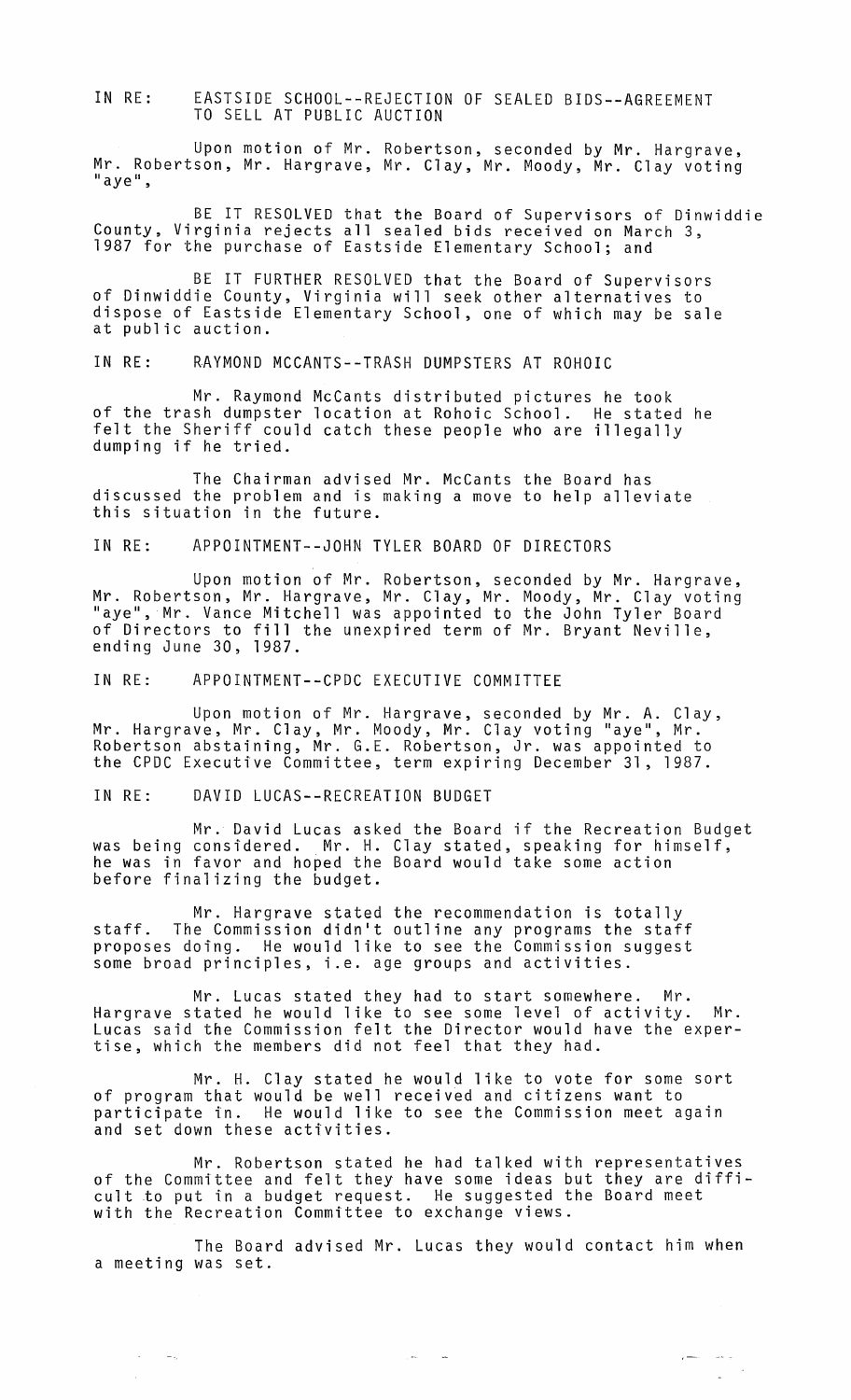## IN RE: INFORMATION

~, ~J

The following information was included in the material distributed to the Board at this meeting:

1. Letter to Compensation Board from Commissioner of Revenue requesting assistance on additional work needed on tax maps.

2. 1987-88 Construction Allocations on Secondary<br>Road System.

3. Appomattox Regional Library Report.

IN RE: EXECUTIVE SESSION

Upon motion of Mr. A. Clay, seconded by Mr. Moody, Mr. Clay, Mr. Moody, Mr. Robertson, Mr. Hargrave, Mr. Clay voting<br>"aye", pursuant to Sec. 2.1-344 (6) of the Virginia Freedom of Information Act, the Board moved into Executive Session at 3:00 P.M. to discuss legal matters. The meeting reconvened into Open Session at 4:00 P.M.

IN RE: ADJOURNMENT

Upon motion of Mr. Hargrave, seconded by Mr. A. Clay, Mr. Hargrave, Mr. Clay, Mr. Robertson, Mr. Moody, Mr. Clay voting  $\tilde{a}$  aye", the meeting was adjourned until 7:00 P.M., Thursday, May 7, i987.

MAY 7, 1987 **--** 7:00 P.M. **--** CONTINUATION OF MAY 6, 1987 MEETING

|  | PRESENT: H.L. CLAY, JR., CHAIRMAN<br>H.A. MOODY<br>A.S. CLAY | M.I. HARGRAVE, JR., VICE-CHAIRMAN | ELECTION DISTRICT #3 | ELECTION DISTRICT #2<br>ELECTION DISTRICT #1<br>ELECTION DISTRICT #4 |  |
|--|--------------------------------------------------------------|-----------------------------------|----------------------|----------------------------------------------------------------------|--|
|  | ABSENT: G.E. ROBERTSON, JR.                                  |                                   |                      | ELECTION DISTRICT #2                                                 |  |

IN RE: DISCUSSION OF 1987-88 SCHOOL BOARD BUDGET

At the request of the School Board, the Board of Super- visors met with them to discuss the reduction proposed for the local allocation to the 1987-88 School budget.

Mr. Donald Haraway, Chairman, expressed concern for the \$273,000 reduction, stating he did not feel the School Board could live with that cut.

Dr. R.L. Vaughn, Superintendent of Schools, stated looking at an estimated surplus of \$100,000 and other areas of income that could increase, the School Board would still need an additional *\$JO,OOO* to \$100,000 in local funds.

IN RE: DISCUSSION OF 1987-88 COUNTY BUDGET & TAX RATES

.. After reviewing the proposed 1987-88 budget, the County Administrator was instructed to make the following changes:

1. Transfer \$36,000 from the county-wide computer system to the Recreation budget.

2. Subtract \$38,000 income and eliminate the farm machinery tax.

IN RE: ADJOURNMENT

Upon motion of Mr. A. Clay, seconded by Mr. Hargrave, Mr. Clay, Mr. Hargrave, Mr. Moody, Mr. Clay voting "aye", the

 $\frac{1}{2} \sum_{i=1}^N \frac{1}{2} \sum_{j=1}^N \frac{1}{2}$